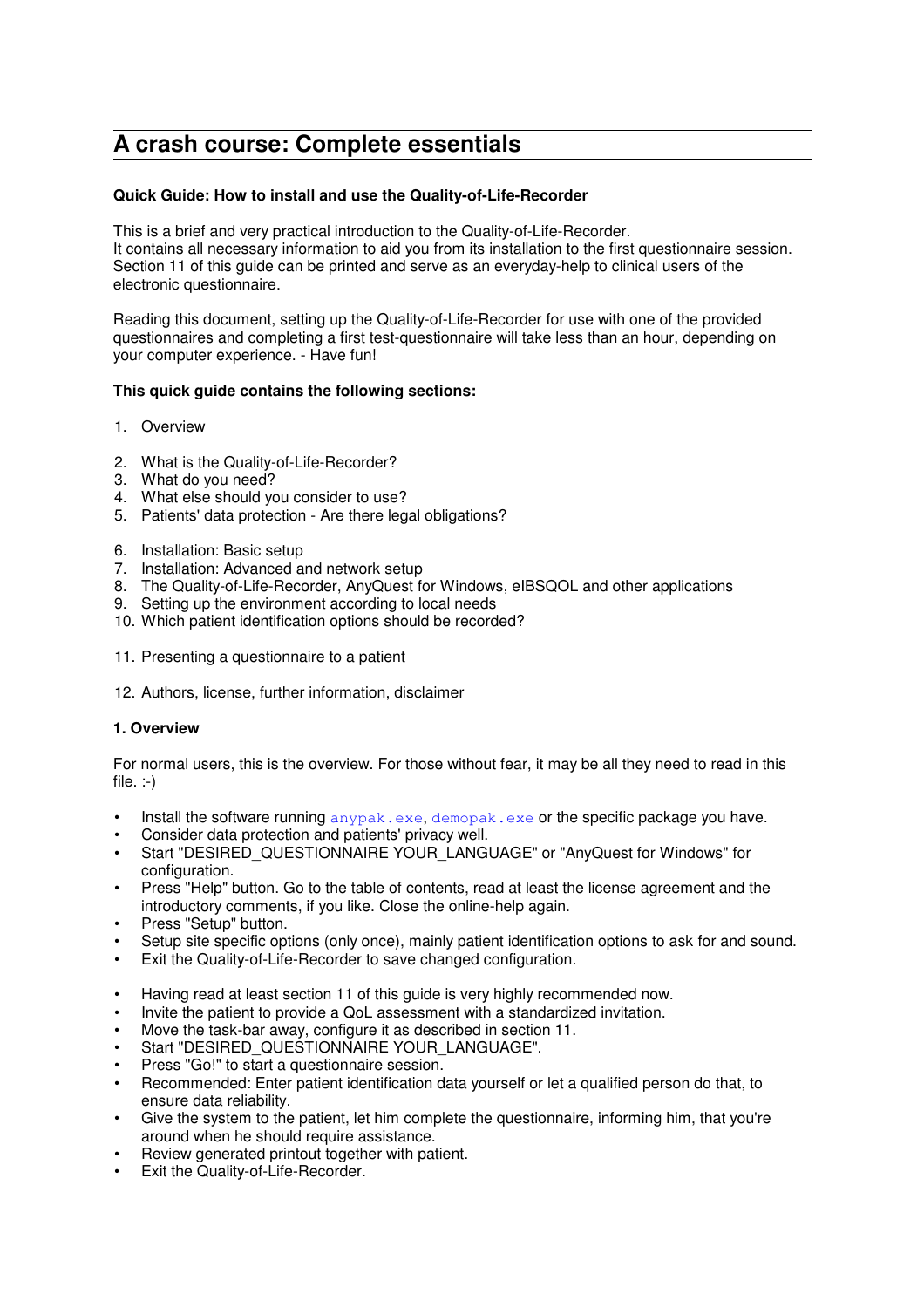If you require more details, please go on reading this file or use the remaining on-line-help. It provides further sources of information including a literature reference.

# **2. What is the Quality-of-Life-Recorder?**

The Quality-of-Life-Recorder is a tool, that allows patients to fill in questionnaires directly at a computer. For patients with no computer experience, you should use a touch-screen or a pen-computer. The Quality-of-Life-Recorder will work on such devices, but if you are on a very small budget, it will also work on any usual PC with its mouse, track-ball or any other pointing device.

It is so easy to install and to use, that you can operate it already, if you have very basic computer knowledge.

This tool can be available to you within the following packages:

anypak.exe - A shareware package distributed via my WWW-site. General purpose, several example questionnaires provided.

glaxopak.exe - eIBSQOL: Indication specific, everything-prepared, supported and distributed by Glaxo Wellcome plc.

eortcqlq.exe - eQLQ, electronic EORTC QLQ: a preliminary, everything-prepared, implementation of the EORTC QLQ-C30 and some of its modules in several languages to serve as basis for evaluation and discussion within the EORTC QL-study-group.

#### **3. What do you need?**

The minimum computer system required is a PC compatible with...

- 80386sx CPU
- 8 MB RAM
- 10 MB free hard disk space
- VGA graphics card and display
- any pointing device (e.g. a mouse)
- MS Windows 3.x compatible operating system

This is indeed a more basic system than you will find available at any shop today, so you could use an old PC of yours. The Quality-of-Life-Recorder itself will run quite well on such a system because it does not require many resources.

The Quality-of-Life-Recorder also runs on Windows 95, Windows 98, Windows NT 3.x, Windows NT 4.0 as well as on Linux + Wine + xfsft and several other emulators e.g. for the Macintosh.

If you have not received an everything-prepared package, you may either require to obtain electronic questionnaire definition files or prepare them from your paper versions yourself.

#### **4. What else should you consider to use?**

For data protection issues, if you can have set it up, the free operating system Linux is recommeded in connection with Wine and the font server xfsft, because it is probably the most secure platform you can use as well as a totally free one.

If you do not know how to do that, then if your budget should allow it, Windows NT 4.0 would be the system of choice. So, for a more secure system, you require:

- Windows NT 4.0 or Linux together with Wine and xfsft, and to run these operating systems smoothly:
- Pentium CPU with 75 MHz or above
- 32 MB RAM or more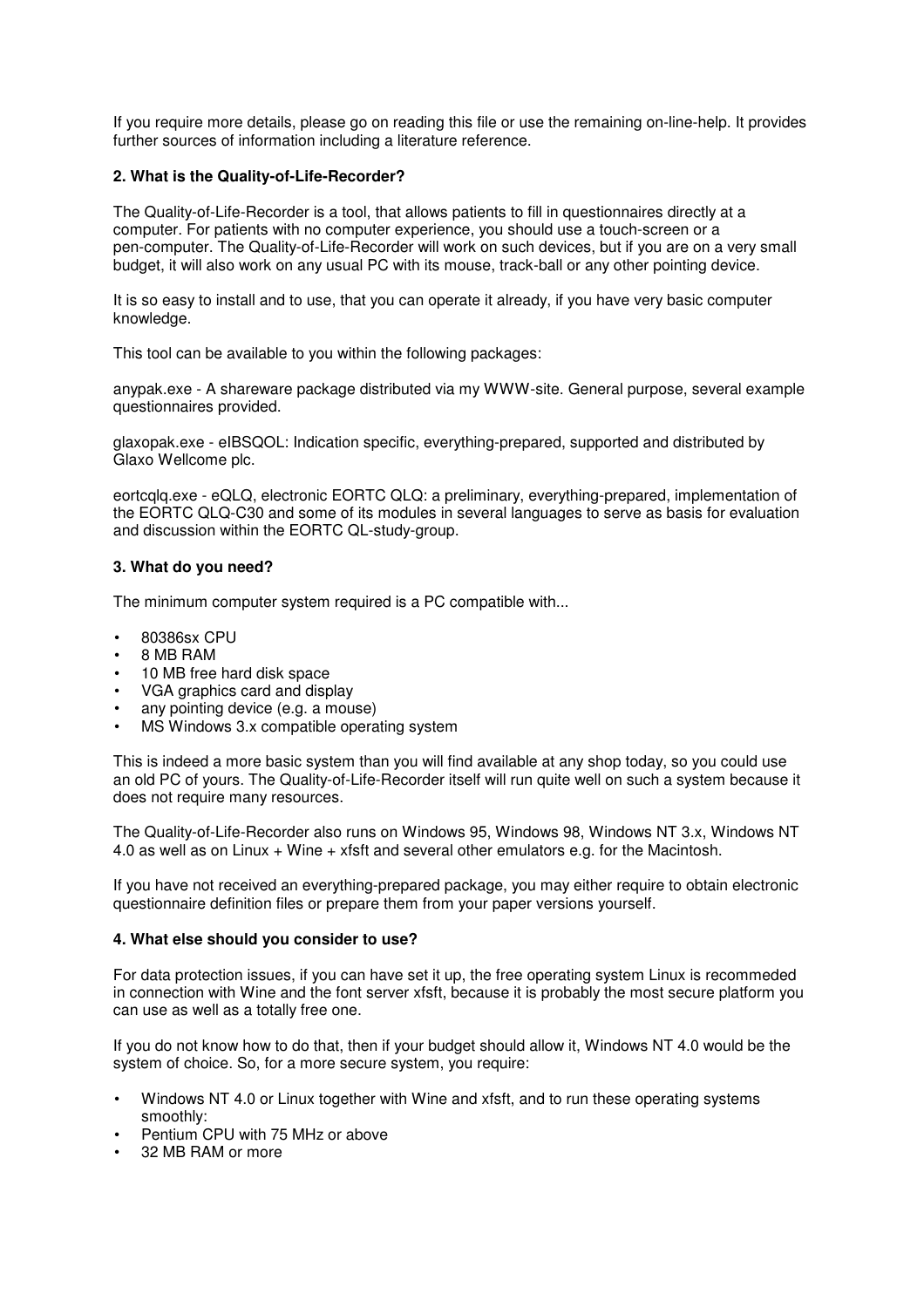To make the system very easy to handle for patients untrained in computer use, a touch-screen, a touch-screen add-on or a pen-computer are highly recommended. Please review the section "hardware" of the on-line help to get more information. This also comments on sound output and other possibilities.

If you plan to use a laptop or a pen-computer, please make sure that its display has a good readability; especially a high contrast is useful. A colour TFT display is recommended if you have patients with reduced visual capabilities.

If you want to get immediate printouts with results, a printer is of course required. However, you could also use a print-preview utility like FinePrint (shareware) for this purpose.

If you want to set up a very comfortable system, you should use Pen-Computers which are integrated into a wireless network. This would allow to measure patients' Quality of Life anywhere in your hospital, and to have the data stored on a central server, to produce a printout on the ward that it requires, immediately after the patient finishes a questionnaire without any required additional steps.

#### **5. Patients' data protection - Are there legal obligations?**

European or national law regarding the protection of patients' data and privacy may require special precautions before recording patients' data. It may be necessary and reasonable to contact a person who handles these issues at your institution or a knowledgeable person from the local data processing staff for advice. Scientific use of data may be subject to other regulations than use for routine treatment.

The following list suggests some options to take into consideration. In any case, you should try to make a computer based system at least as well secured against theft, abuse or destroying of data as a conventional paper based system.

However, if security issues prevent you from using electronic questionnaires, think over the security of paper based data.

It may be very reasonable or required, to record only a coded patient identification instead of patient names, together with or without patients' date of birth, depending on your exact situation.

In the absence of other data protection measures, it may be critical to make sure that computer systems which provide access to recorded data are not used in an undesired way. This means e.g., that a laptop containing patients' data must be kept physically safe from unauthorized access. If you use a single computer system for the purpose of data collection, it may be reasonable or required - depending on the safety requirements and safety levels provided by your operating system and third party tools - to remove software that could be used to view or copy data by unauthorized persons from such a system.

It might as well be reasonable or required to protect such a system by means like removing or locking its floppy drives.

It may be required to guarantee a safe encryption of recorded data using additional tools, especially when you are going to communicate these data or store them off-site.

Usually, the more you know about national law and computer security, the more you can do legally and with the feeling of treating your patients' data right.

#### **6. Installation: Basic setup**

The Quality-of-Life-Recorder comes as everything-prepared self-installing package.

It will install itself into  $c:\\ary_{\text{anyquin}}$ , so that you need write access to the drive  $c:$  which usually is your first local hard-drive.

The Quality-of-Life-Recorder itself does not write anything into your \windows or \winnt directories.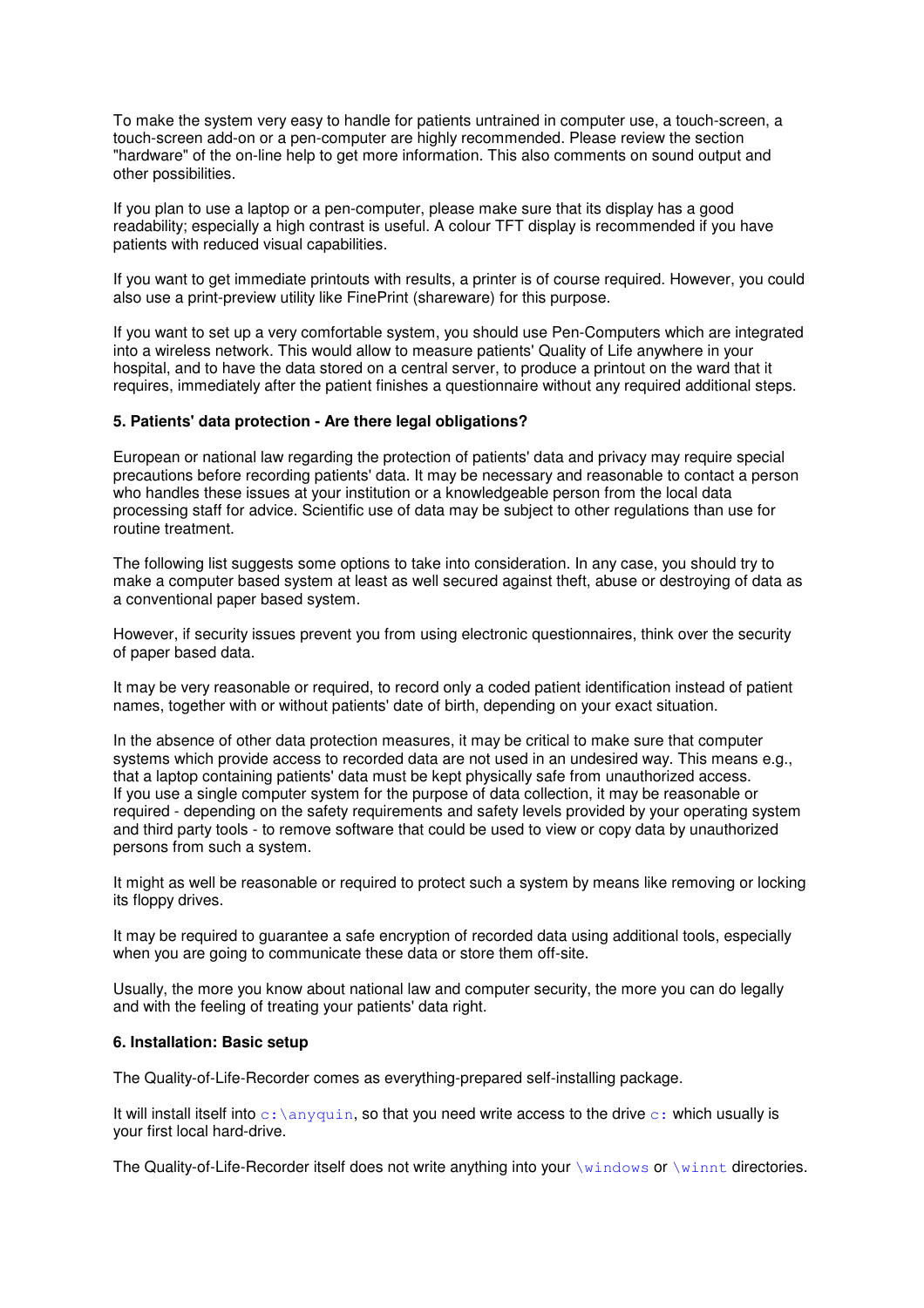- 1. To start the installation, please run the file anypak.exe, glaxopak.exe or eortcpak.exe.
- 2. Read all information screens carefully; if you understand them, then answer "yes" twice. Afterwards press the button "Install to c:\anyquin".
- 3. After setup has completed, read any final messages of the setup program, then press "ok" to end it.

The created program group "AnyQuest for Windows" will remain open to give you easy access to the new software; later you can close it and access the Quality-of-Life-Recorder via the Start-Menu or the Program Manager.

## **7. Installation: Advanced and network setup**

By fixing the default installation path completely in the basic setup, we want to ensure easy support of users with basic computer knowledge.

More advanced users, however, can use the included on-line help and then tailor their setup completely to their needs. This includes configuration for multiple concurrent studies, multiple QL-Recorders and so on.

If you wish to install the Quality-of-Life-Recorder onto a network drive or onto another harddrive, you can only do this by moving the resulting  $c:\varphi$  any quin away to your target drive and updating all required shortcuts, program group entries and AnyQuest configuration files as described in the AnyQuest for Windows on-line help-file.

# **8. The Quality-of-Life-Recorder and AnyQuest for Windows vs. its applications**

The eIBSQOL is an electronic version of the IBSQOL Quality-of-Life-questionnaire. Its preparation has been supported by Glaxo Wellcome plc.

The electronic EORTC QLQ is an electronic version of the EORTC Quality-of-Life-questionnaire. It is a preliminary package, available only within the EORTC QL-study-group for evaluation and discussion.

Both packages have been built using AnyQuest for Windows, a software implementing the general concept of a Quality-of-Life-Recorder by Jörg Sigle.

After installation your Start-menu or your Program-Manager will contain a variety of new entries. One will read "AnyQuest for Windows", and another one "How to use AnyQuest for Windows".

If you installed either the eIBSQOL or the electronic EORTC QLQ packages, there will be additional entries reading "eIBSQOL English", "QLQ-C30 French" and so on.

All of these entries will bring up a special version of the software which offers a simplified menu, only including options related to presentation and evaluation of the designated questionnaire.

The icon labelled "AnyQuest for Windows" will bring up a full version of the Quality-of-Life-Recorder software which also includes more advanced options for questionnaire design. The help files may be different between the packages, but all will include a full explanation of AnyQuest's possibilities.

#### **9. Setting up the environment according to local needs**

After starting AnyQuest for Windows, you will see a screen that offers buttons either to "Go!" or to "Setup".

Please chose "Setup" to set some configurable options to exactly fit your individual needs.

After you press "Setup", the window disappears and you can use AnyQuest's menu to find out what's available. Changed settings will remain effective even after exiting and restarting, but you need to chose the settings you like once for every pre-prepared or self-made configuration, including different languages or sets of questionnaires, you wish to use.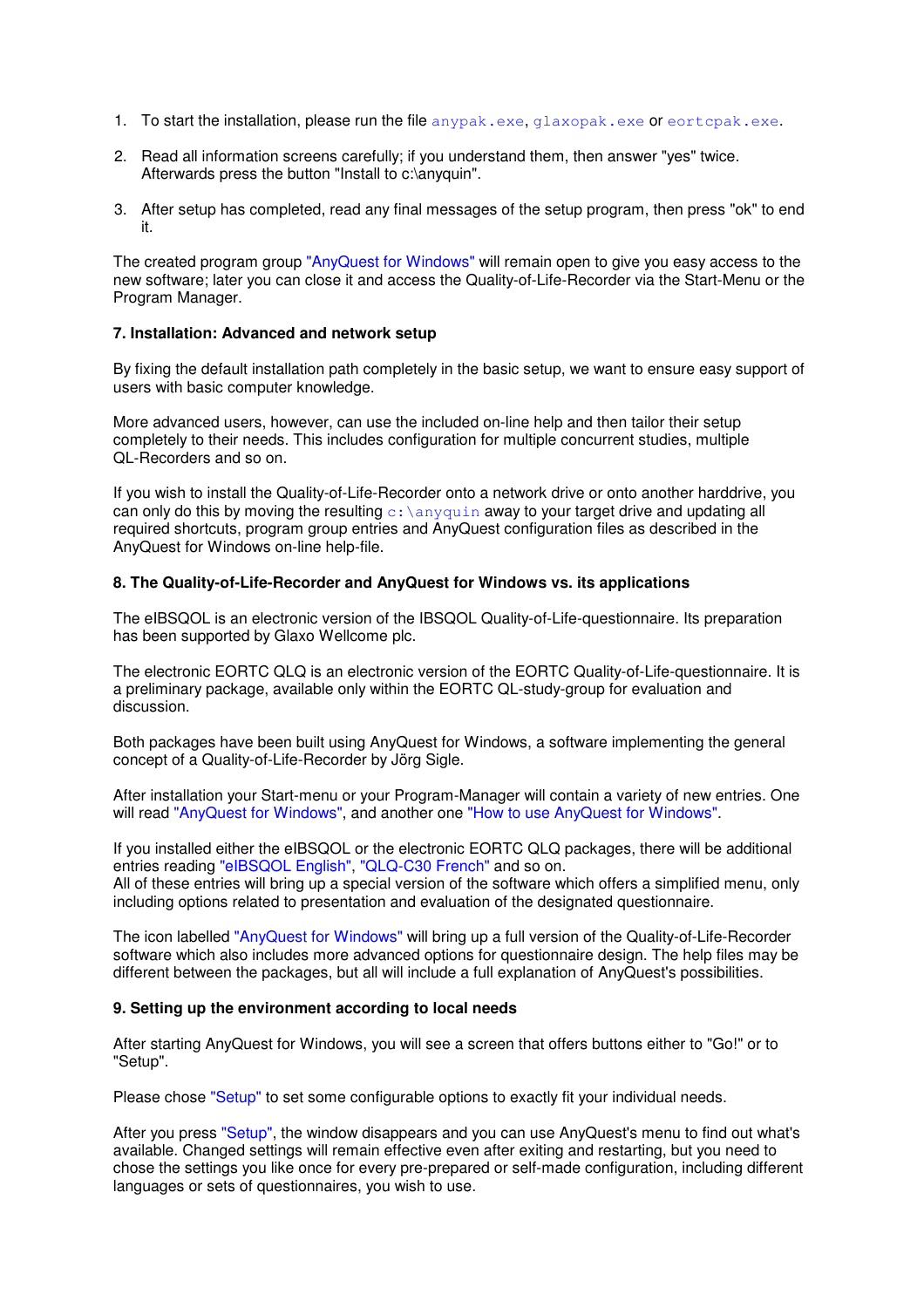All options are explained in the included on-line-help file, but here is a list of the most important ones, together with their position in the menus:

• "File" - "Clear all"

This removes all currently questionnaires from AnyQuest's mind. Use it before you prepare a new configuration, or between looking at several questionnaire definition files.

• "File" - "Load"

This opens a dialog that allows you to load questionnaire definition files. Use this to prepare a set of (one or many) questionnaires which will be asked in one session.

• "Navigation" - "Patient identification options to ask for..." - "..."

This is by far the most important option. The recommended setting totally depends on your environment, the purpose of your data collection and is also affected by how much you know about operating a computer securely and about local law. Please review the information in the on-line help regarding "data protection" and the hints given below when you decide about what patient identification data shall be recorded.

• "Sound" - "..."

The sound production of AnyQuest can be configured to be either completely quiet, to use Wave-files or to confirm or announce several actions by some signals. If you are going to interview patients with little or no computer experience, or if you use a touch-screen or pen-computer, it is highly recommended to activate a signal that confirms given answers. The experience shows that this is a great help for patients.

Depending on your patient population, your environment (and your personal preferences) you should select a signal that is loud enough but still not annoying.

If the given configurability is too little, you should consider using a soundcard that has the ability to control the volume of the PC-speaker output. AnyQuest for Windows allows the connection of individually recorded sounds to any event, too, but this is advanced users' work described in the on-line-help.

• "Display" - "Reset cursor position..."

Using this option, you may make the cursor move to a defined point whenever a new question is shown, to avoid a tendency to select the answer where the cursor already is.

Although useful from a scientific point of view, this option is quite annoying when used without suitable input devices like touch-screen or pen-computers.

- "Display" "Show Can't / Don't want to answer"
- "Display" "Show additional text input windows"

This options can be left turned OFF as long as your system has a keyboard, or any possibility to type [Ctrl]-[F5] during the questionnaire session, or if you want to force patients to give an answer to any question even if they feel they can't or don't want to answer an individual one.

If during a session the patient signals that he has trouble and asks for your assistance, you can always press [Ctrl]-[F5] to bring up the specific fields to state "Can't to answer this question" or "Don't want to answer this question". After checking one of these options, you can even record a reason if you want to.

Then, you press [Ctrl]-[F5] again to hide the respective answer fields again.

Only if your system has no possibility to press [Ctrl]-[F5], you should turn on the first option by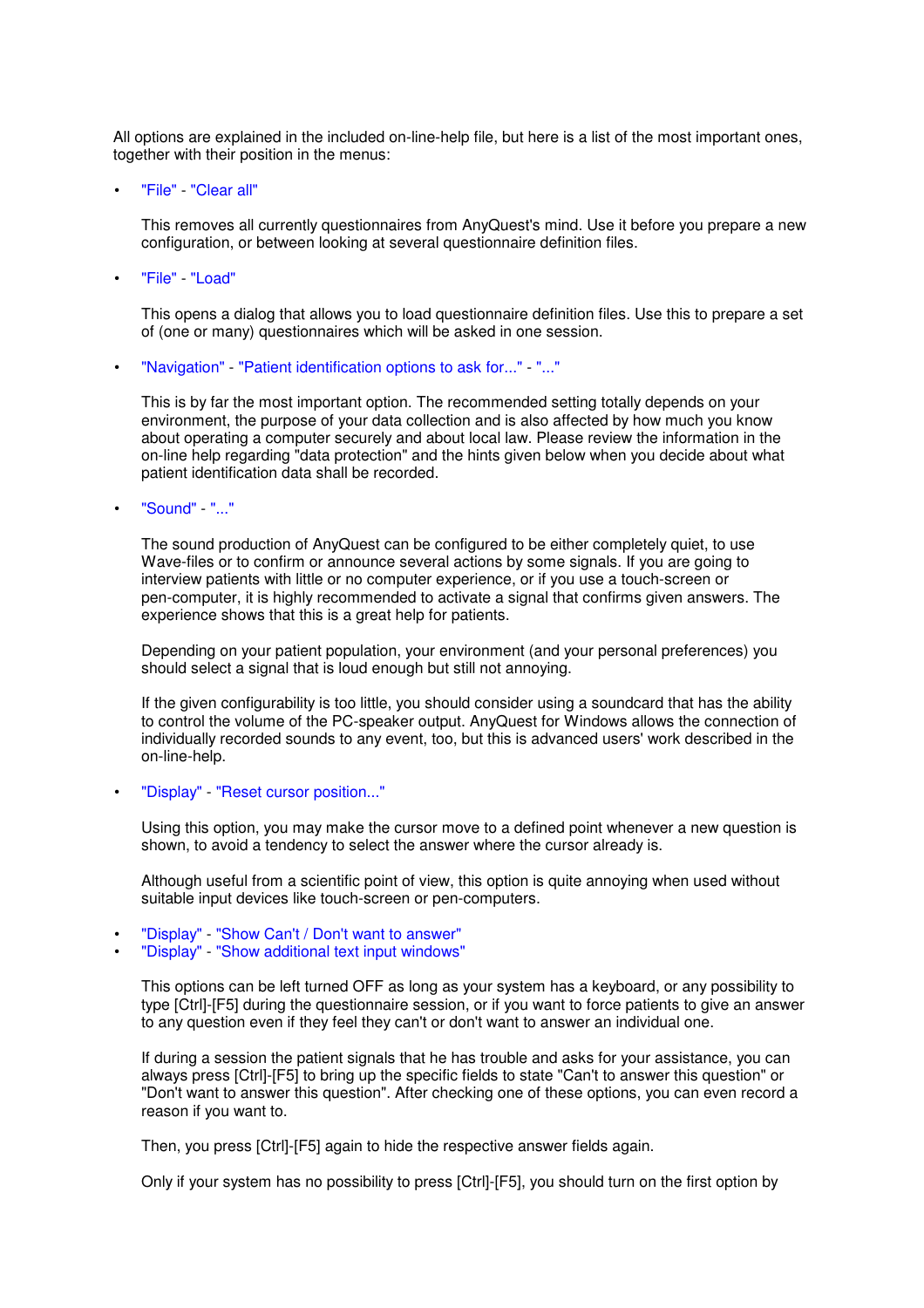default and set the additional option according to your needs.

• "Printing" - "Printer setup..."

You can set up a printer or a fax device in advance, otherwise the program will ask you automatically after the first completed questionnaire.

All configuration options are stored in the file  $\frac{anyquin.ini}$  or an alternative configuration file specified when invoking AnyQuest for Windows.

# **10. Which patient identification options should be recorded?**

Please note that all data you selected for recording, must be entered. It may be sufficient to enter only a single character in the respective screens, but definitely, they cannot be left empty.

So the most robust and recommended option would be to record a well-defined patient identification code, generated by an algorithm that makes it at least difficult or even impossible for an unauthorized person to identify the patient to whom a given data set refers. A date of birth should be recorded, if age computation and documentation is required.

It is recommended, that these data are entered by qualified personnel in front of the patient. First, this gives him an example of how to use the input device (e.g. a touch-screen, a pen, a mouse...), and second, this ensures data reliability.

Here are the details and other options:

Depending on the operating system you use, it might be more or less difficult to protect recorded data from unauthorized access.

Generally, it should be rather safe to record only a coded patient identification, as long as the key to these icons is kept in a safe place (this may be a safe computer system or in an encrypted file even on an otherwise unsafe system).

If you want the Quality-of-Life-Recorder to record and print the age of a patient, it requires his date of birth.

For general practice use, it may be desired to record patients' initials or patients' names, but then recorded individual files are definitely attributable to a single patient, and may thus become subject to special legal terms. These data are very critical to handle or communicate.

If you want to process your data in third party systems later and record all patient identification data somewhere else anyway, then you may only need a reliably entered patient ID code to enable the target software to import individual patients' data.

According to my own experiences, you cannot rely on patients initials for identification of individuals. People will mix the sequence of christian and family names, they will enter two or three initials and so on.

In several applications, it may even be desirable to check the entered patient ID by recording further redundant data.

#### **11. Presenting a questionnaire to a patient**

Finally...!

This is easy:

• Invite the patient to fill in the questionnaire. You should use a standardized invitation like:

"Dear patient. We have prepared a questionnaire to find out, how you would rate your own Quality-of-Life from your own point of view (and NOT merely from the doctors')..."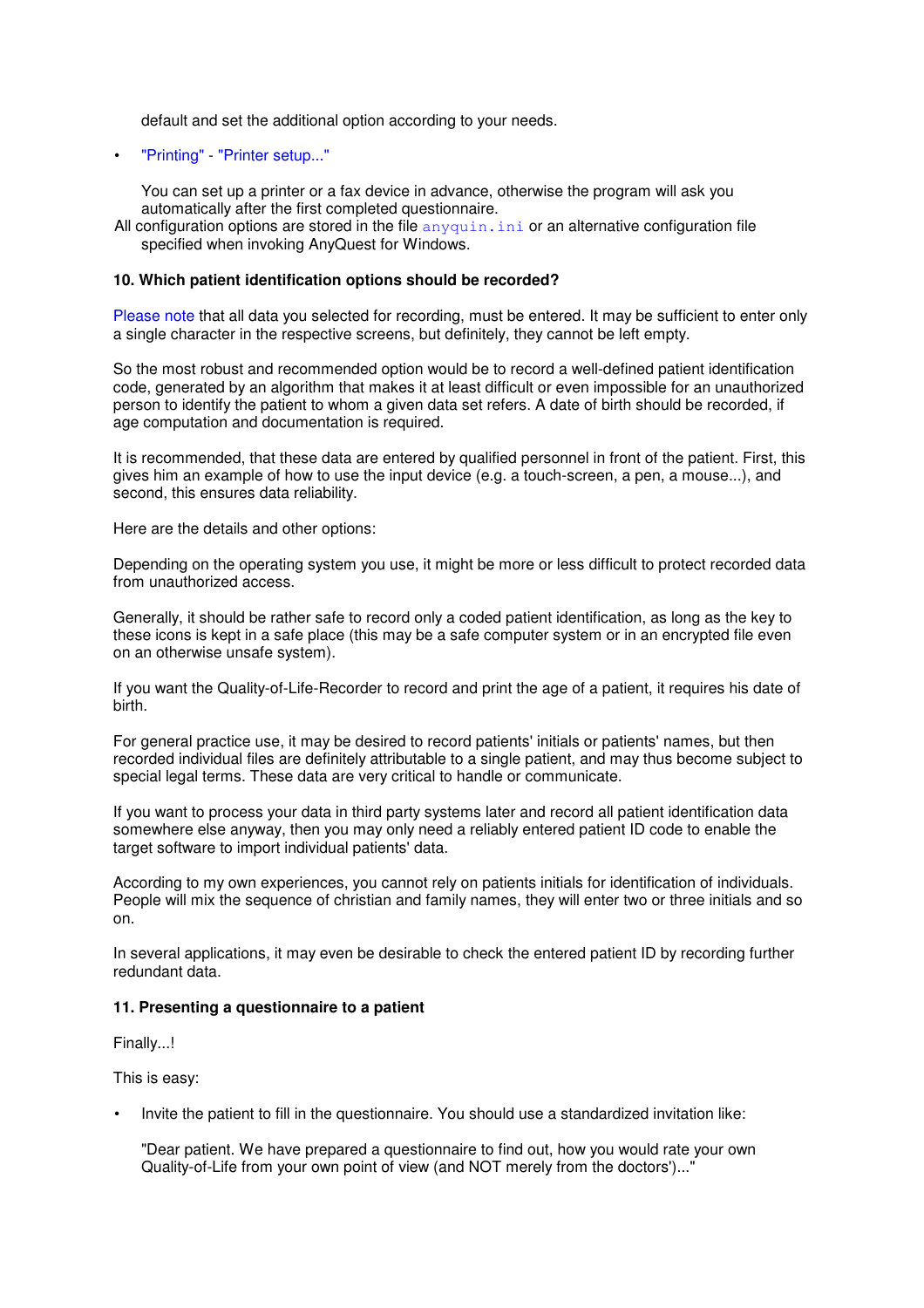If you work scientifically, it would be very useful to publish the invitation you used because it may well be the most important determinant of patient compliance.

Scientific guides on how to present questionnaires to patients are available.

- If not done already, move the task-bar on your system away from the bottom, e.g. to the top of your screen. Set it's properties to "automatically in the background" and, optionally, "always in the foreground". (So, a patient won't be distracted by the taskbar, and won't activate it accidentally when trying to click the "Continue"-button.)
- Start the language or questionnaire set specific preparation of the Quality-of-Life-Recorder via your Start-menu, your Program-Manager or a prepared link.
- Show the patient the system. In front of him, start the session pressing "Go!". Note that the program's menu disappears now.
- Ask him for his name and date of birth, if you do not already know them, or get his patient ID code.
- Enter the required data, thereby demonstrating and explaining to the patient how to use your mouse, touch-screen, pen or other input device. And: ensuring ID-data quality.
- When the first introduction screen appears, hand over the system to the patient.
- Assist him in finding and pressing the "Continue..." button after he has read the first introduction.
- Watch the patient filling in the first question, if necessary (mostly: not necessary) give some additional explanation of how to use the hardware, or: give positive feedback when you see that he knows that well.
- Step into the background, telling the patient, that you are around in case he should have questions or difficulties.
- Avoid to counsel the patient in which answer to select.
- Avoid to explain unclear questions or make unvalidated translations or explanations of translations to people who have difficulties in understanding a question or an answer field label.
- Know every important thing about keyboard support, but don't confuse the patient with that.
- If a patient has such difficulties and decides he can't or doesn't want to answer a question, proceed as described above, in the section about individual configuration.
- If a patient finds that he erratically answered a question, and that question has already disappeared, you can help him by using the Page-Up-Key to show the last question(s) again. (This option has one minor flaw and pitfall: if there were some questions before the currently displayed one, they will be shown too. This can cause difficulties in extremely rare circumstances; it may be improved until the final release version).
- If a session must be interrupted or aborted, do this by selecting one of the controls normally used to close a window (Windows 3.x: System menu, top left; Windows 95: same or Close window button, top right). Then select whether to abort or temporarily save that session. You can resume saved sessions later, and the navigation window will indicate the availability of resumable sessions.
- After the last question has been answered, the Quality-of-Life-Recorder shows a "Thank you." You can thank the patient for his cooperation, too.
- Automatically, all entered data will be processed, saved, printouts generated if configured.
- Now, the navigation menu appears again. You can press "Exit" to leave the